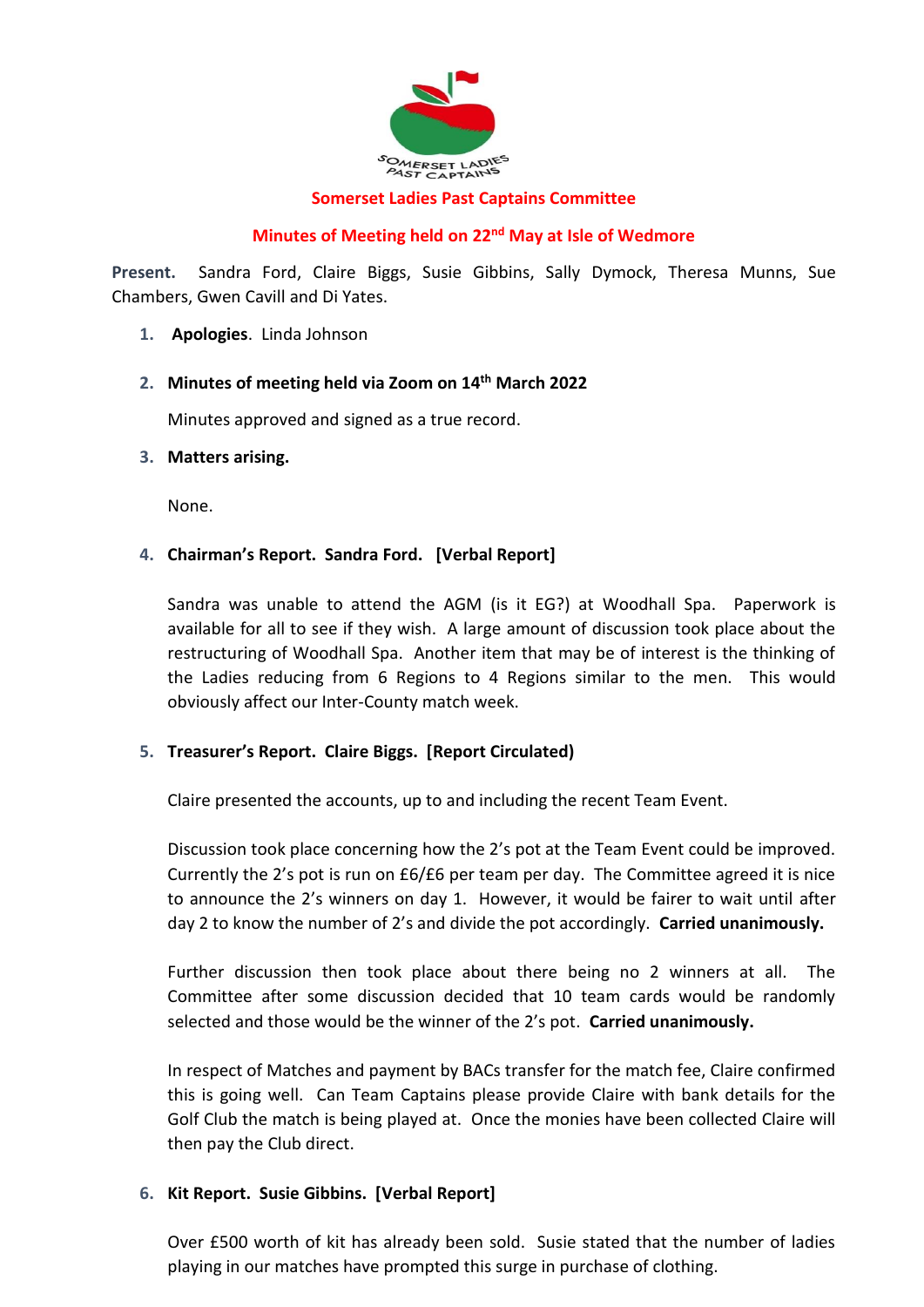Sandra reported a number of ladies (4 or 5) have asked if the team shirts would be available in the latest fabric of tops, rather than the cotton. Susie reported when she last looked at this (December 2021) the only shirts available were white (no navy trim as currently). Susie to find out costings, and have this information available to report at the AGM. Members would then be able to indicate whether they would purchase these shirts in the future.

#### **7. Match Organiser's Report. Linda Johnson. [Report Circulated).**

Discussion took place about the costs of attending matches increasing, fuel costs going up, drinks going up. However, the social side of meeting up with members is beneficial.

#### **8. Team Event 2022. Susie Gibbins. [Verbal]**

Congratulations to Susie for an excellent event at Woodbury Park. A very successful event, with so many ladies sending messages applauding Susie's efforts and also other Committee members.

Discussions took place about the NTP skill tests on Day 2. After some discussion it was decided to change this for 2023 onwards. We will add in a Best front 9/Best back 9 on day 2.

Susie reported that 2023 will be the last time we will be able to hold a Shot-Gun start as hotels that she has canvassed to hold Team Events have refused to run them. Hotels are offering a two-tee time start instead.

Discussion took place then about how we conduct the ballot. Susie relayed the situation since 2019. Out of all the 5 reserve teams for 2022 events, all players were used in various teams. No one was left off.

**Action: Di Yates to draft a letter to Lady Captains who have completed their term of office and explain what the SLPCS has to offer them.** 

**Action: Delegates to be asked to inform SLPC Secretary when the outgoing Lady Captain finishes so she can send them information about our Society.**

For those Clubs without a Lady Captain; Secretary to keep in contact with SLPC Delegate.

Sandra congratulated Susie on her investigative skills as the base of the trophy had gone missing. Luckily it has now been returned.

Sally Dymock confirmed a full historic list of winners for all our Competitions are on the website.

# **9. Competition Secretary's Report. (a) Theresa Munns. [Report Circulated] (b) Sue Chambers [Report Circulated]**

(a) Discussion took place about the low number of entrants. Is it the format? Where the event is being held; costs?